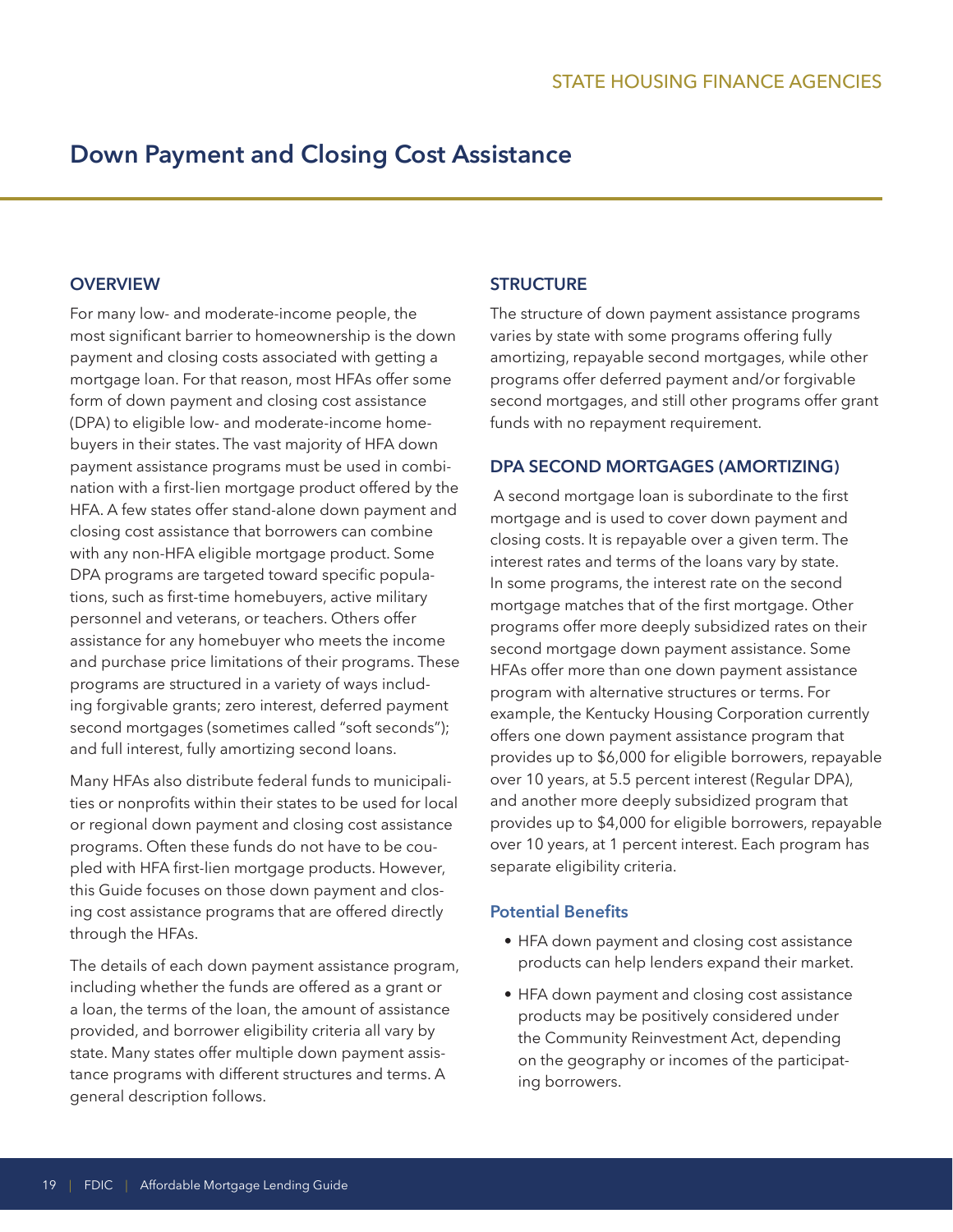- Down-payment assistance second mortgages provide borrowers with financial assistance to pay for the required down payment and closing costs associated with purchasing a home and makes it possible for those who do not have sufficient savings to meet standard program requirements to own a home.
- Subsidized interest rates on the down payment assistance second mortgage can increase the affordability of the housing payment and the likelihood that the borrower will qualify for the loan.

## **Potential Challenges**

- HFA down payment assistance is often limited to use in combination with an HFA first-lien mortgage product so lenders can't use this product with portfolio or other non-HFA first-lien mortgage products.
- Funding for HFA programs is subject to availability.
- Down-payment assistance second mortgages must be fully repaid by the borrower, unlike grant funds.
- A limited pool of borrowers is eligible for these products due to specific income limits and other limited flexibilities for borrower and loan characteristics.

## **DPA "SOFT SECOND" MORTGAGES**

A "soft second" is a type of second, subordinate mortgage loan that is used to cover down payment and closing costs. The soft second has a deferred payment schedule in which the borrowers do not have to make any payments until/unless they sell their home or refinance their mortgage. Many, but not all, soft seconds are also forgivable over a specified term. For example, the Indiana Housing and Community Development Authority offers down payment assistance in the amount of 3 percent to 4 percent of the purchase price of the home at zero percent interest with no monthly payments. The loan is fully forgiven after two years if the borrower remains in the home.

## **Potential Benefits**

- Soft second mortgages provide borrowers with financial assistance to pay for the required down payment and closing costs associated with purchasing a home and makes it possible for those who do not have savings sufficient to meet standard program requirements to own a home.
- Soft second mortgages generally do not add to the monthly cost of owning a home, thus increasing housing affordability.
- Soft second mortgages may be positively considered under the Community Reinvestment Act, depending on the geography or incomes of the participating borrowers.

#### **DPA Second Mortgages**

## **POTENTIAL BENEFITS**

or incomes of the participat<br>ing borrowers. HFA down payment and closing cost assistance products may be positively considered under the Community Reinvestment Act, depending on the geography

second mortgages provide bor - payment and closing costs asso ciated with purchasing a home who do not have sufficient sav Down-payment assistance rowers with financial assistance to pay for the required down and makes it possible for those ings to meet standard program requirements to own a home.

affordability of the housing pay Subsidized interest rates on the down payment assistance second mortgage can increase the ment and the likelihood that the borrower will qualify for the loan.

# **POTENTIAL CHALLENGES**

is often limited to use in com - can't use this product with port HFA down payment assistance bination with an HFA first-lien mortgage product so lenders folio or other non-HFA first-lien mortgage products.

Down-payment assistance second mortgages must be fully repaid by the borrower, unlike grant funds.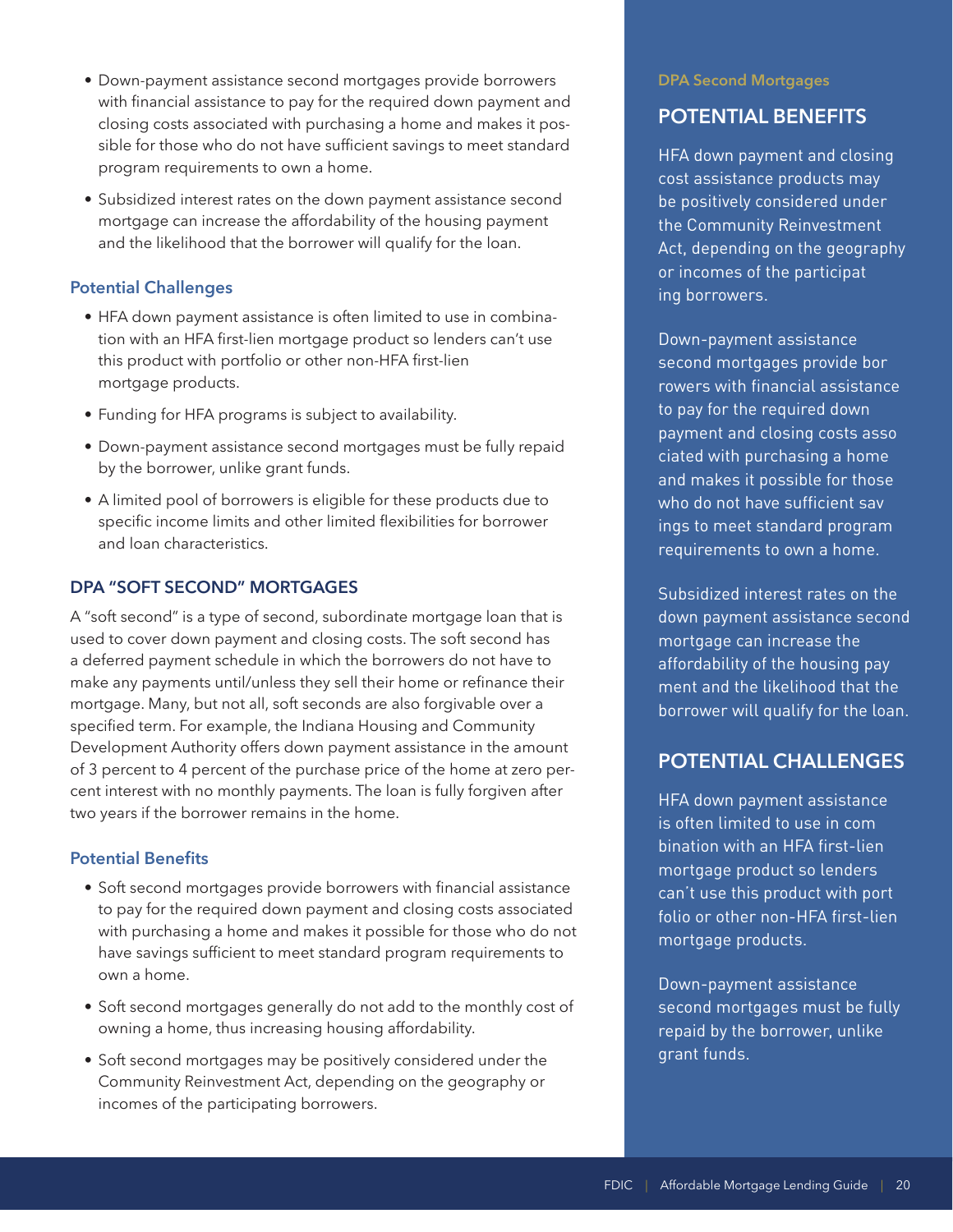## **Potential Challenges**

- The terms of soft seconds can be difficult to understand. If not disclosed properly, borrowers may misunderstand the terms of the soft second or forget that it exists until they are faced with repayment responsibility.
- Some soft seconds may have restrictions regarding transfers or selling of the home.
- This product adds a layer of complexity to the loan process.
- A limited pool of borrowers is eligible for these products due to specific income limits and other limited flexibilities for borrower and loan characteristics.

## **DOWN-PAYMENT ASSISTANCE GRANTS**

Grant funds are provided for the purpose of down payment and closing cost assistance. Grant funds do not have to be repaid. For example, the Arizona Department of Housing offers a non-repayable down payment assistance grant in the amount of 2 percent to 5 percent of the principal loan amount, depending on the type of mortgage the borrower receives.

#### **Potential Benefits**

- Grant funds provide borrowers with financial assistance to pay for the required down payment and closing costs associated with purchasing a home and makes it possible for those who do not have sufficient savings to meet the requirements of standard programs to own a home.
- Grant funds do not have to be repaid by the borrower.

## **Potential Challenges**

- HFA down payment assistance grant programs may run out of funds more quickly than loan programs, which are replenished by loan repayments.
- A limited pool of borrowers is eligible for HFA down payment assistance grant programs.

#### **Number of HFAs that Offer Down-Payment Assistance**

Of the 54 HFAs covered in this Guide, 53 HFAs offer first mortgage loan down payment and closing cost assistance.

#### **BANK ELIGIBILITY AND APPLICATION PROCESS**

 coupled with HFA first-lien mortgage programs. Thus, Generally, banks must follow the same eligibility requirements and must follow the same application process as for HFA first-lien mortgage loan programs since most down payment assistance programs are only approved HFA lenders can offer HFA down payment and closing cost assistance to their borrowers.

HFA bank eligibility requirements to provide down payment and closing cost assistance may include minimum net worth benchmarks, a fidelity bond, and mortgage errors and omissions insurance coverage, as well as a determination by the HFA that the bank is in good standing with its regulatory agency. Banks are required to provide evidence that they have the capacity to process, underwrite, and close loans. In many cases, lenders must also have the capacity to fund loans in their own names using their own funds. This requirement depends on the types of loan delivery offered by the HFA. For instance, if an HFA allows tablefunded deliveries in which the HFA funds the loan at closing, then a lender's capacity to fund loans may not be an eligibility requirement. In addition, HFAs often require that banks are an approved originator of one or more of the following entities: the Federal Housing Administration (FHA), U.S. Department of Veterans Affairs (VA), U.S. Department of Agriculture's Rural Development (RD), Fannie Mae, or Freddie Mac.

Only approved HFA lenders can offer HFA down payment and closing cost assistance to their borrowers.